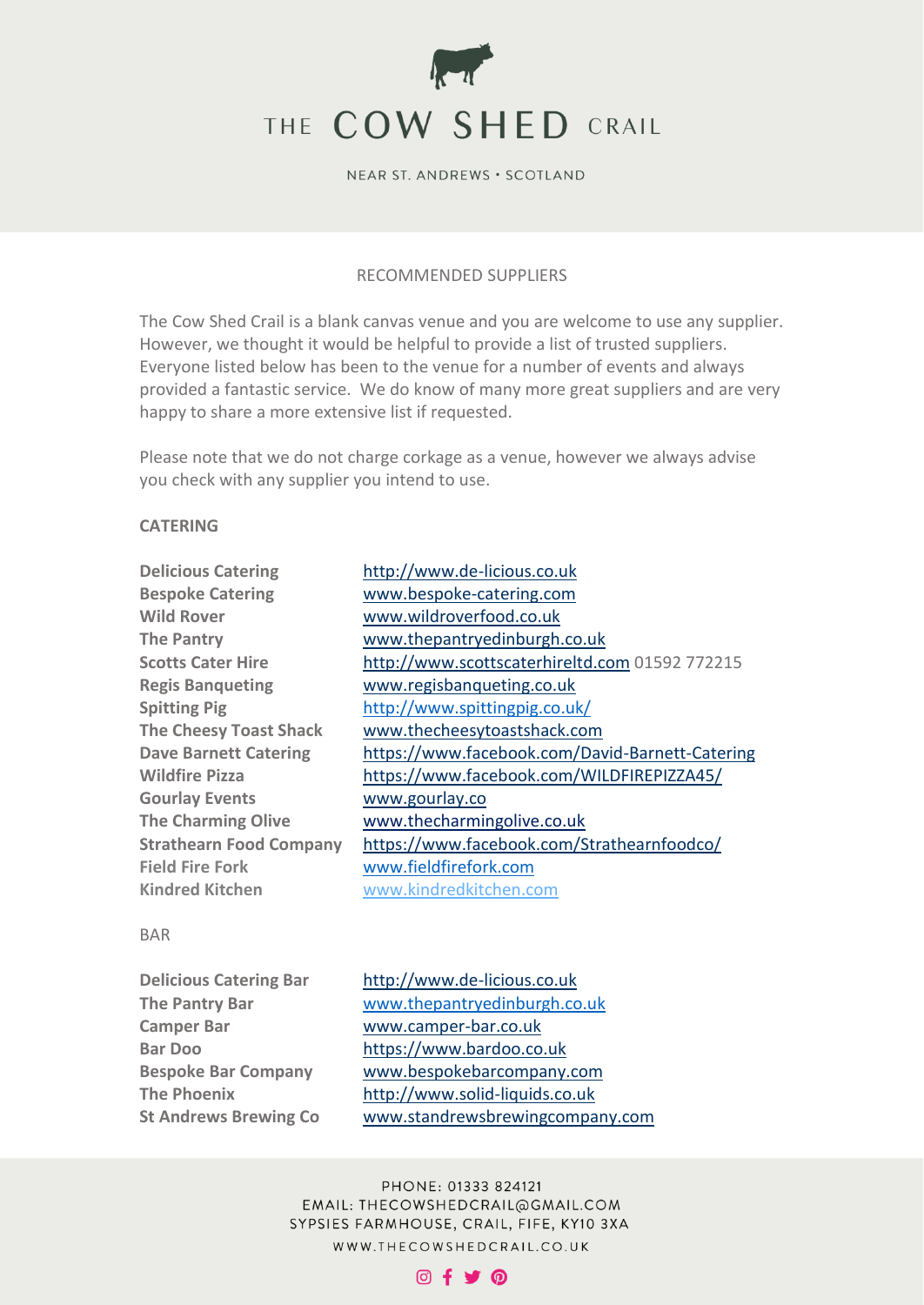

**The Horseshoe Bar** 07753 719576

**The Wee Gin Joint** [https://www.theweeginjoint.com](https://www.theweeginjoint.com/) **Tipple in a Tuk Tuk** [http://www.tippleinatuktuk.com](http://www.tippleinatuktuk.com/) **Flahute** <https://www.facebook.com/flahutecoffee/> **MacLaurins Bar** [https://www.maclaurinsbar.co.uk](https://www.maclaurinsbar.co.uk/) **Daisy Fay's** <https://www.facebook.com/daisyfaysstirling/>

## TABLE AND CHAIR HIRE

| <b>Virginias Vintage Hire</b> | http://virginiasvintagehirescotland.co.uk 07815 313536 |
|-------------------------------|--------------------------------------------------------|
| <b>All Wrapped Up</b>         | http://www.allwrappedupscotland.co.uk                  |
| <b>By Vintage Gathering</b>   | http://www.vintage-gathering.co.uk                     |
| <b>Scotts Cater Hire</b>      | http://www.scottscaterhireltd.com 01592 772215         |
| <b>John Brown</b>             | http://www.johnbrowncaterhire.co.uk 0131 553 1714      |
| <b>Gordons Cater Hire</b>     | http://www.gordonscaterhire.co.uk 01250 872237         |
| <b>Delicious Catering</b>     | http://www.de-licious.co.uk 07939 184185               |
|                               |                                                        |

## MUSIC

| The Staffin Island Ceilidh       | www.staffinislandceilidhband.co.uk              |
|----------------------------------|-------------------------------------------------|
| The Jacobites                    | https://thejacobites.com                        |
| <b>Ghillie Dhu Band</b>          | https://www.ghilliedhumusic.com                 |
| <b>The Dirty Martinis</b>        | http://www.thedirtymartinisband.co.uk/          |
| <b>The Apollos</b>               | https://www.musicforscotland.co.uk/acts/apollos |
| <b>Foot Stompin Ceilidh Band</b> | http://footstompinceilidh.com                   |
| Goldstar                         | http://www.musicforscotland.co.uk/acts/goldstar |
| <b>Bahookie</b>                  | http://bahookie.org                             |
| Corra                            | http://corramusic.co.uk                         |
| <b>Eclectic Strings</b>          | https://www.eclecticstrings.co.uk/ (nee dotted  |
| crotchets)                       |                                                 |
| <b>Callum Wynd Piper</b>         | 07852 845545                                    |
| <b>Paul Webster Piper</b>        | www.standrewspiper.co.uk                        |
| <b>The Other Guys</b>            | http://www.otherguys.co.uk/                     |
| In Harmony                       | www.inharmony6.com                              |

FLORISTRY

PHONE: 01333 824121 EMAIL: THECOWSHEDCRAIL@GMAIL.COM SYPSIES FARMHOUSE, CRAIL, FIFE, KY10 3XA WWW.THECOWSHEDCRAIL.CO.UK

# $O(f \times O)$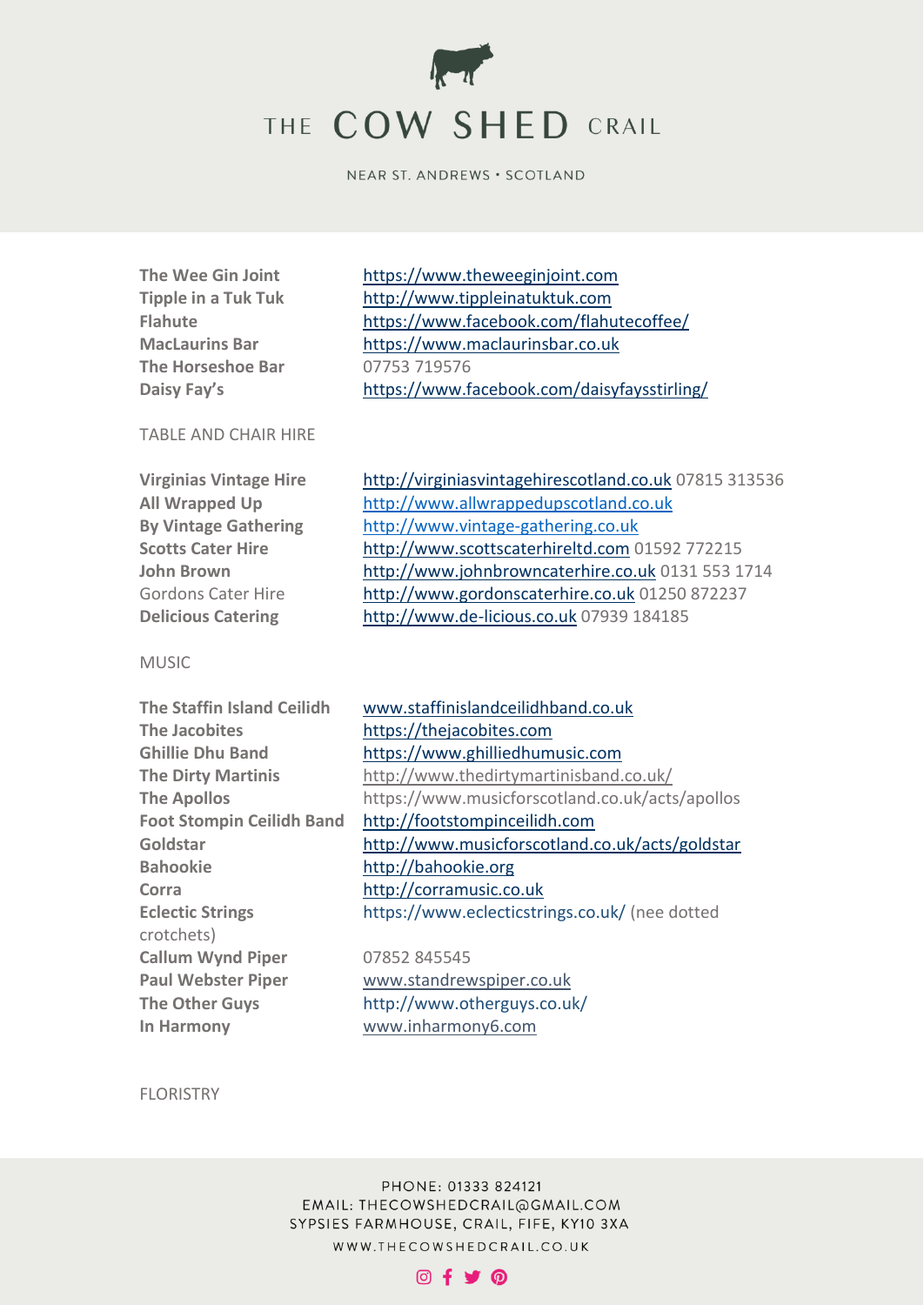

**Gloam** [http://www.gloam.co.uk](http://www.gloam.co.uk/) **Pathhead Nurseries** 01333 730716 **Tupelo Tree** [www.tupelotree.co.uk](http://www.tupelotree.co.uk/) **Kim Dalgleish** [www.kimdalglish.com](http://www.kimdalglish.com/)

**Blue Poppy Florist** [http://www.bluepoppyflorist.com](http://www.bluepoppyflorist.com/) **The Country Garden Co** [http://www.thecountrygardencompany.co.uk](http://www.thecountrygardencompany.co.uk/) **Floral Menagerie** [http://www.floralmenagerie.co.uk](http://www.floralmenagerie.co.uk/) **Coach House Flowers** [www.coachhouseflowers.com](http://www.coachhouseflowers.com/) (tree hire) **Amy Annand** [www.amyannandflowers.com](http://www.amyannandflowers.com/) Foxglove Flowers **Events – [Foxglove Flowers \(foxglove-flowers.co.uk\)](https://www.foxglove-flowers.co.uk/pages/vases)** 

## WEDDING STYLING AND PROP HIRE

| Gloam                                                                                              | http://www.gloam.co.uk                                                                    |
|----------------------------------------------------------------------------------------------------|-------------------------------------------------------------------------------------------|
| <b>All Wrapped Up</b>                                                                              | http://www.allwrappedupscotland.co.uk                                                     |
| <b>By Vintage Gathering</b>                                                                        | http://www.vintage-gathering.co.uk                                                        |
| <b>Lemonbox Studios</b>                                                                            | www.lemonboxstudios.com                                                                   |
| <b>Virginias Vintage</b>                                                                           | http://virginiasvintagehirescotland.co.uk                                                 |
| <b>The Green Cockatoo</b>                                                                          | http://www.thegreencockatoo.com                                                           |
| <b>LIGHTING</b><br><b>Dundee Central</b><br><b>Tower Productions</b>                               | http://www.dundeecentral.co.uk<br>http://www.tower-productions.com                        |
| <b>PHOTOGRAPHER</b>                                                                                |                                                                                           |
| <b>Claire Fleck Photography</b><br><b>Sean Bell Photography</b><br><b>Harper Scott Photography</b> | www.clairefleckphotography.com<br>www.seanbellphotography.com<br>www.harperscottphoto.com |

PHONE: 01333 824121 EMAIL: THECOWSHEDCRAIL@GMAIL.COM SYPSIES FARMHOUSE, CRAIL, FIFE, KY10 3XA WWW.THECOWSHEDCRAIL.CO.UK

**Photos By Zoe** [www.photosbyzoe.co.uk](http://www.photosbyzoe.co.uk/) **Duke Photography** [www.dukestudios.co.uk](http://www.dukestudios.co.uk/)

[www.nikkileadbetter.com](http://www.nikkileadbetter.com/) [https://rachelandtonie.com](https://rachelandtonie.com/)

| <b>Claire Fleck Photography</b> |
|---------------------------------|
| <b>Sean Bell Photography</b>    |
| <b>Harper Scott Photography</b> |
| <b>Gail Photography</b>         |
| <b>Photos By Zoe</b>            |
| <b>Duke Photography</b>         |
| <b>Emma Lawson Photography</b>  |
| <b>Suzanne Black</b>            |
| <b>Nikki Leadbetter</b>         |
| <b>Rachel and Tonie</b>         |

**Gail Photography** http://www.gailphotography.co.uk/

[https://emmalawsonphotography.com](https://emmalawsonphotography.com/) **Suzanne Black** [https://suzanneblackphotography.co.uk](https://suzanneblackphotography.co.uk/)

## $@f$  y  $@$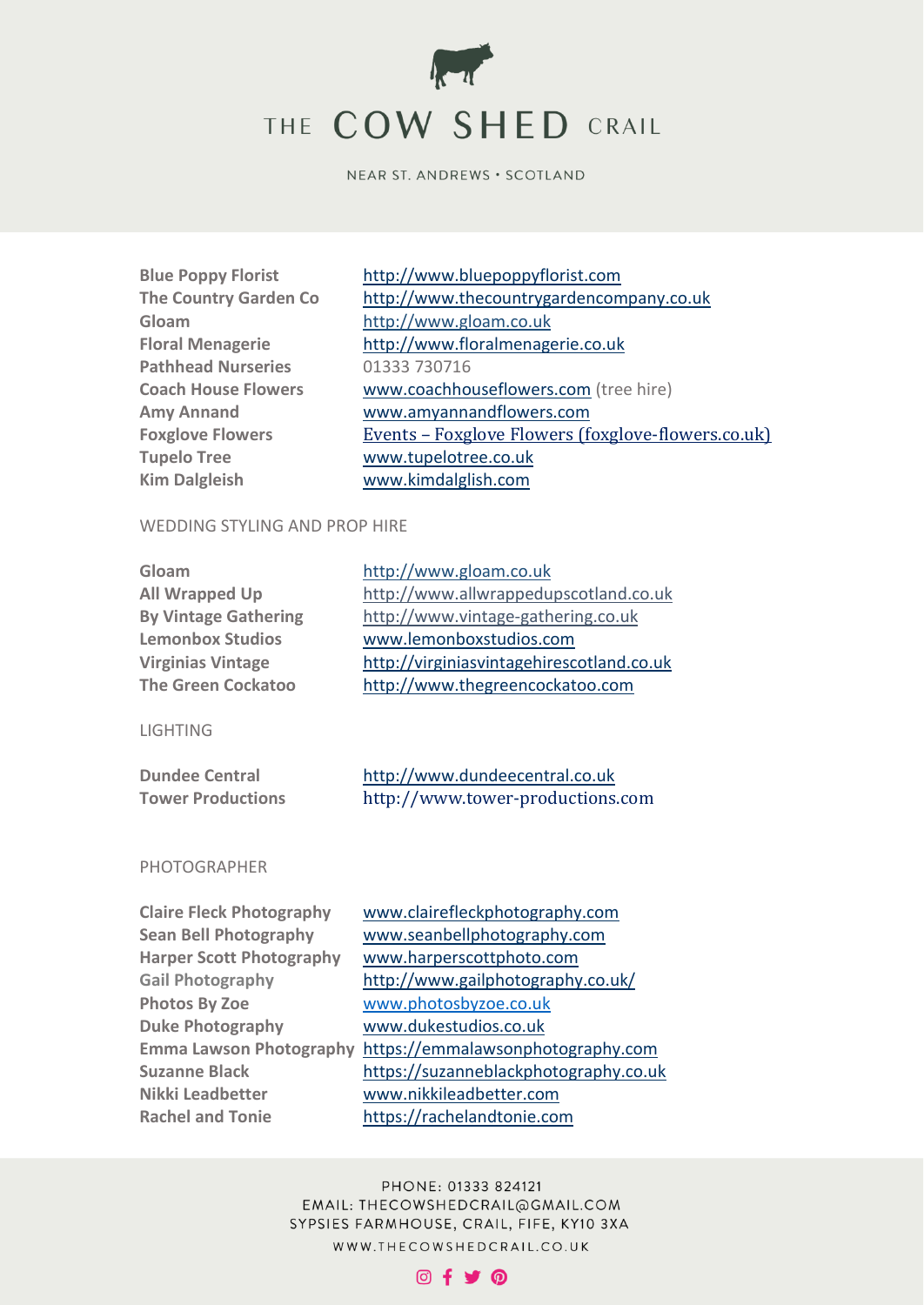

| <b>Andi Watson</b><br><b>John Elphinstone Stirling</b>                                                                            | http://www.andi-watson.co.uk/<br>www.johnelphinstonestirling.com                                                                                  |
|-----------------------------------------------------------------------------------------------------------------------------------|---------------------------------------------------------------------------------------------------------------------------------------------------|
| <b>VIDEO</b>                                                                                                                      |                                                                                                                                                   |
| <b>Boda Productions</b><br><b>Worldy Nomads</b>                                                                                   | http://www.bodaproductions.com<br>www.worldynomadsfilms.com                                                                                       |
| <b>HUMANIST CELEBRANT</b>                                                                                                         |                                                                                                                                                   |
| <b>Iain Whitelaw</b><br><b>Amy Lawson</b>                                                                                         | $iwhitelaw@msn.com - 01333330932$<br>http://www.fuzeceremonies.co.uk/                                                                             |
| <b>WEDDING CAKES</b>                                                                                                              |                                                                                                                                                   |
| <b>Loren Brand Cakes</b><br><b>Schillicious</b><br><b>Occasional Cake Company</b>                                                 | http://www.lorenbrandcakes.co.uk<br>http://www.schillicious.com<br>http://the-occasional-cake.co.uk                                               |
| <b>TRANSPORT</b>                                                                                                                  |                                                                                                                                                   |
| <b>Chauffeurs of Carnoustie</b><br><b>View from the Slow Lane</b><br><b>A1 Coaches</b>                                            | https://www.chauffeursofcarnoustie.co.uk<br>http://www.viewfromtheslowlane.com<br>www.a1coaches.com 01592 713443                                  |
| <b>TAXIS</b>                                                                                                                      |                                                                                                                                                   |
| <b>Pro Taxi</b>                                                                                                                   | Local 8 seater taxi. Can do shuttle runs.<br>07932 940942 or 01333 317111                                                                         |
| <b>St Andrews Chauffeur</b>                                                                                                       | Local 7 seater. Can provide shuttle runs.<br>07971 947761                                                                                         |
| <b>Crail and East Neuk Taxis</b><br><b>Golf City Taxis</b><br><b>H</b> M Taxis<br><b>St Andrews Taxis</b><br><b>Platinum Cabs</b> | 01333 311311<br>www.golfcitytaxis.co.uk<br>www.airporttransfersscotland.co.uk 01334 474700<br>www.standrewstaxis.com 01334 600600<br>01334 754754 |

PHONE: 01333 824121 EMAIL: THECOWSHEDCRAIL@GMAIL.COM SYPSIES FARMHOUSE, CRAIL, FIFE, KY10 3XA WWW.THECOWSHEDCRAIL.CO.UK

# $@f$   $Q$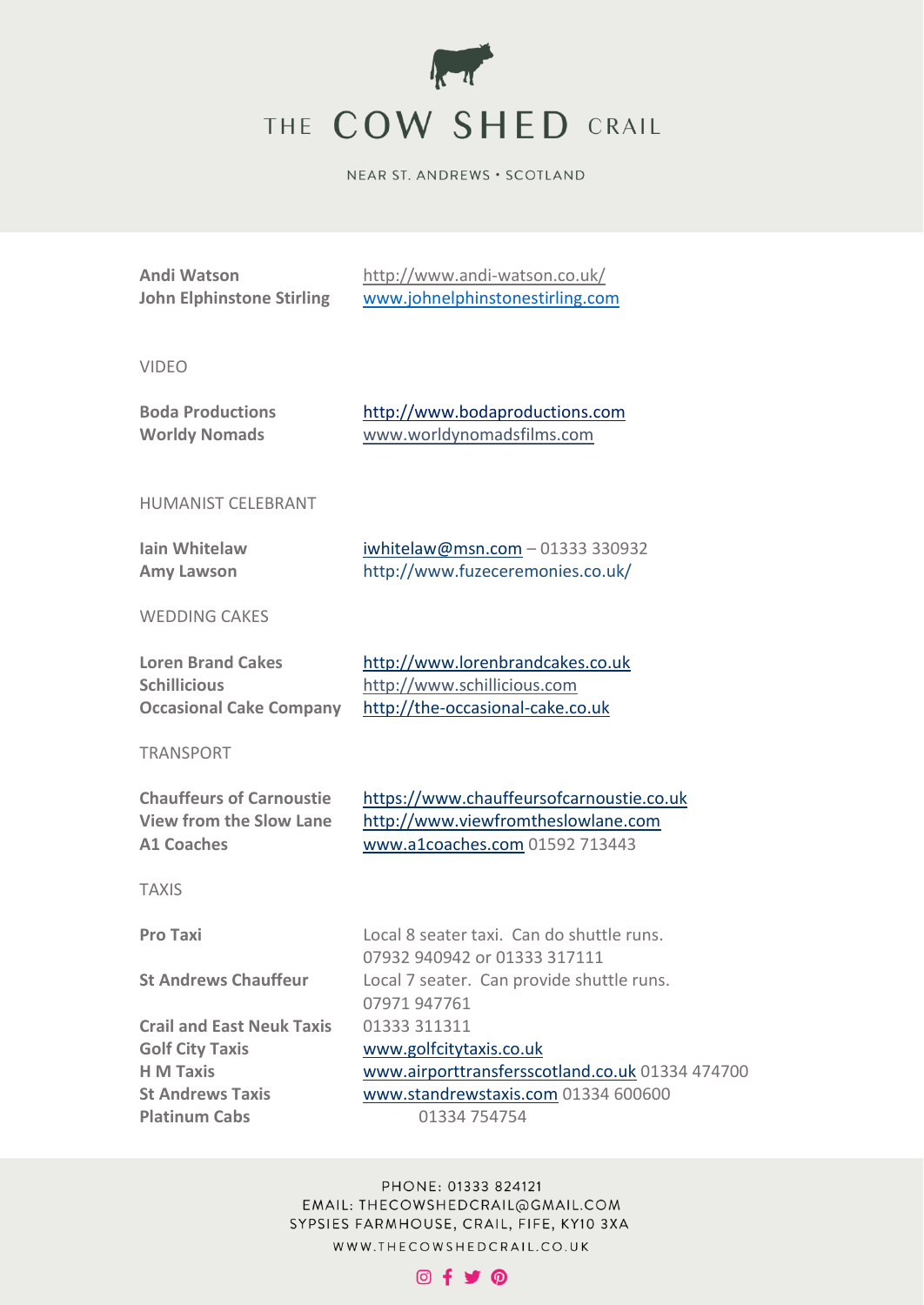

## PA SOUND SYSTEM HIRE

| <b>Dundee Central</b>         | http://www.dundeecentral.co.uk |
|-------------------------------|--------------------------------|
| <b>Vision Sound and Light</b> | http://wwwyslltd.co.uk         |

## ACCOMMODATION

| <b>Cow Pads Crail</b>           | www.cowpadscrail.   |
|---------------------------------|---------------------|
| <b>Kingask Cottages</b>         | www.propertystand   |
| <b>The Hazelton B&amp;B</b>     | www.thehazelton.c   |
| <b>The Golf Hotel Crail</b>     | www.thegolfhotelc   |
| <b>Selcraig House B&amp;B</b>   | www.selcraighouse   |
| <b>Harbour House Crail</b>      | www.20shoregate.o   |
| The Honeypot                    | www.honeypotcrail   |
| <b>St Andrews Coach Houses</b>  | www.standrewscoa    |
| <b>Stenton Gate Elie</b>        | www.airbnb.co.uk/   |
| <b>St Andrews Luxury Lodges</b> | https://www.facebo  |
| <b>Braeside Farm Cottages</b>   | https://www.airbnb  |
| <b>Catchpenny Safari Lodges</b> | http://www.catchp   |
| <b>Hawkswood Country Estate</b> | http://www.hawksy   |
| <b>Dukeside Lodge</b>           | https://dukesidelod |
| <b>Elie Lettings</b>            | http://www.elielet. |
| <b>Madeira in Fife</b>          | www.madeirainfife.  |
| <b>Morton of Pitmilly</b>       | www.pitmilly.co.uk  |

[www.cowpadscrail.co.uk](http://www.cowpadscrail.co.uk/) **Kingask Cottages** [www.propertystandrews.co.uk](http://www.propertystandrews.co.uk/) [www.thehazelton.co.uk](http://www.thehazelton.co.uk/) [www.thegolfhotelcrail.com](http://www.thegolfhotelcrail.com/) [www.selcraighouse.co.uk](http://www.selcraighouse.co.uk/) **Harbour House Crail** [www.20shoregate.com](http://www.20shoregate.com/) [www.honeypotcrail.co.uk](http://www.honeypotcrail.co.uk/) **St Andrews Coach Houses** [www.standrewscoachhouses.co.uk](http://www.standrewscoachhouses.co.uk/) **Stenton Gate Elie** [www.airbnb.co.uk/h/beachhouseelie](http://www.airbnb.co.uk/h/beachhouseelie) <https://www.facebook.com/luxurylodgesstandrews/> **Braeside Farm Cottages** <https://www.airbnb.co.uk/rooms/19758366> **Catchpenny Safari Lodges** [http://www.catchpennyelie.co.uk](http://www.catchpennyelie.co.uk/) [http://www.hawkswoodcountryestate.com](http://www.hawkswoodcountryestate.com/) [https://dukesidelodge.co.uk](https://dukesidelodge.co.uk/) **Elie Lettings** [http://www.elielet.com](http://www.elielet.com/) **Madeira in Fife** www.madeirainfife.com

HAIR AND MAKE UP

**Claire Adamsaon Bridal Hair** [Claire Adamson Bridal Hair -](https://www.facebook.com/pg/Claire-Adamson-Bridal-Hair-101270924972582/posts/) Posts | Facebook Kirsty MacPherson <http://www.kirstymacpherson.com/> Jo Douglas Make Up Artistry 07837217676, Instagram @jodouglasmakeupartistry

KIDS ENTERTAINMENT

**Tiny Glamper** hellotinyglamper@gmail.com

HEN/STAG WEEKEND AND FAVORS

PHONE: 01333 824121 EMAIL: THECOWSHEDCRAIL@GMAIL.COM SYPSIES FARMHOUSE, CRAIL, FIFE, KY10 3XA WWW.THECOWSHEDCRAIL.CO.UK

# © f ♥ @